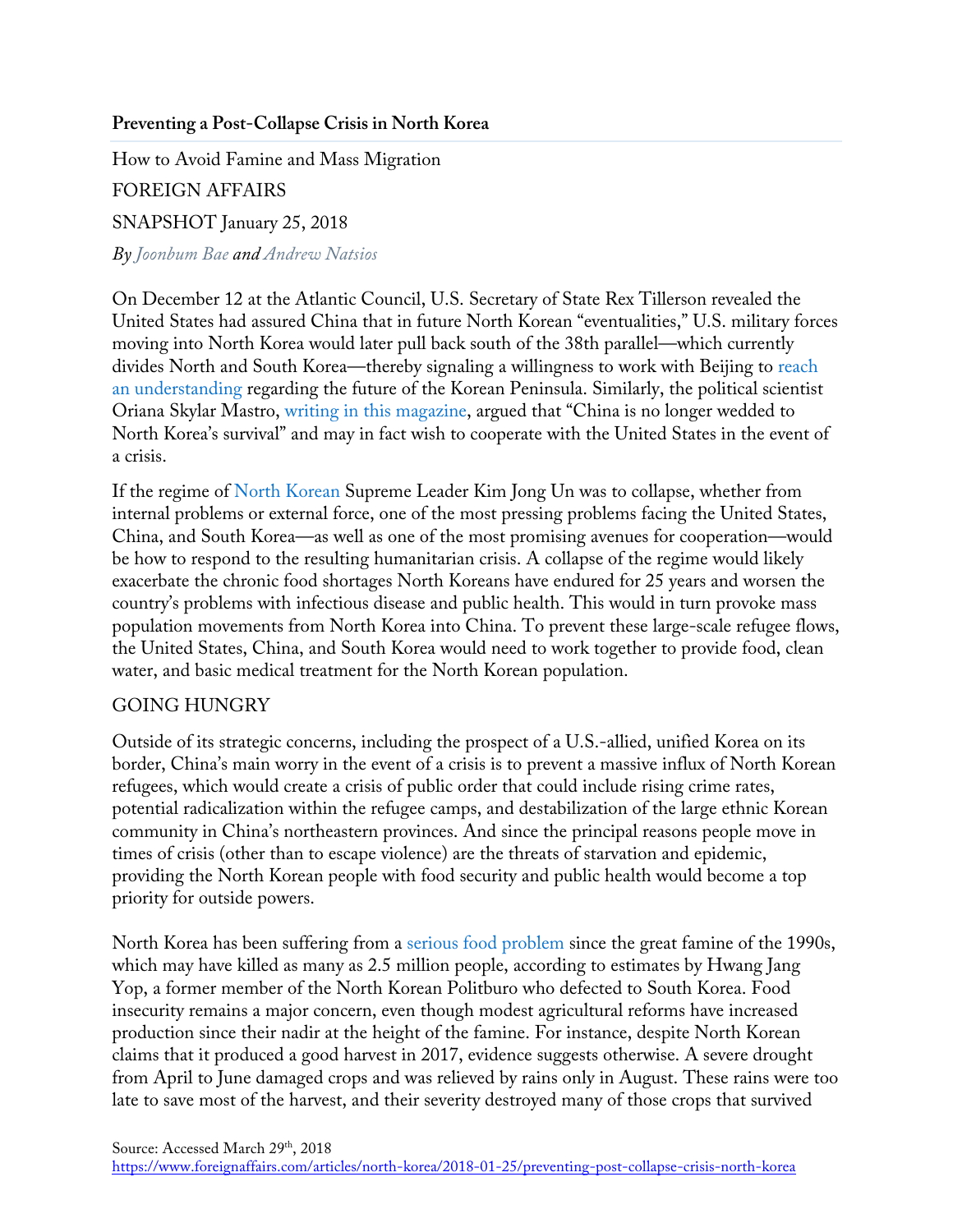the drought. A recent analysis by the US-Korea Institute at Johns Hopkins University said that based on satellite imagery from 2016 and 2017, "the early and mid-season drought will take a heavy toll on food crop production."

During the peak of the famine of the 1990s, between one million and two million North Koreans moved in search of food, despite the existence of the regime's travel permit system, which severely restricts people's ability to leave their village or neighborhood. In the event of a regime collapse or other crisis, the resulting power vacuum could result in population movements on a far larger scale. North Korea's deplorable public health conditions, which have led to high levels of infectious disease, only increase the pressure on ordinary people to move. In turn, large population movements have a number of ancillary consequences, including an increased risk of communicable disease outbreaks; higher mortality rates among children, pregnant women, and elderly people; violence against women; higher crime rates; and disrupted agricultural and industrial production as workers leave their places of employment.

To prevent a humanitarian disaster, the United States and South Korea would have to improve food security on the ground, thus incentivizing North Koreans to stay in their neighborhoods and villages rather than move en masse toward the Chinese border. Doing so would require the swift delivery of food and health aid, as well as immediate efforts to treat contaminated village water supplies—one of the principal reasons for high mortality rates from infectious disease. Using coercive measures to prevent people at risk from moving during a crisis is a serious violation of international human rights law, but addressing the root causes of the mass population movements is a legitimate way to prevent a crisis from getting worse.

According to some estimates, the scale and logistics of such aid delivery would require from 115,000 to 400,000 troops in North Korean territory to stabilize the country, provide security to humanitarian organizations, and directly deliver food and medical supplies. Eliminating weapons of mass destruction and combating organized resistance by elements of North Korean state or society would require additional troops. Although South Korea will have primary responsibility for transitional operations on the Korean Peninsula, the scale of such a response makes it likely that substantial U.S. participation will be needed. Since around two-thirds of North Korea's population lives within 50 miles of the coast, substantial food aid should be delivered through as many port cities as possible. Roads in the North Korean countryside are often unpaved or in disrepair and are inadequate for the heavy vehicle traffic needed to move large amounts of food across the country. If more food can be delivered through every smaller port along both coastlines, less will have to be delivered by road.

Such operations would bring South Korean and U.S. troops and ships into North Korean territory and closer to the Chinese border. They would thus require clear lines of communication with Beijing. But since timely aid to North Korea will reduce the flow of North Koreans into China—indeed, the Chinese themselves likely have contingency plans for intervention into North Korea in order to stem mass refugee flows—Beijing may be open to talks on humanitarian efforts. Coordination between the Chinese, South Koreans, and Americans would not only mitigate the chances for unwanted military escalation but also save North Korean lives.

The three countries, for instance, could plan to create a joint humanitarian operations center, a coordinating mechanism that has been successfully used in other crises, such as the Kosovo crisis